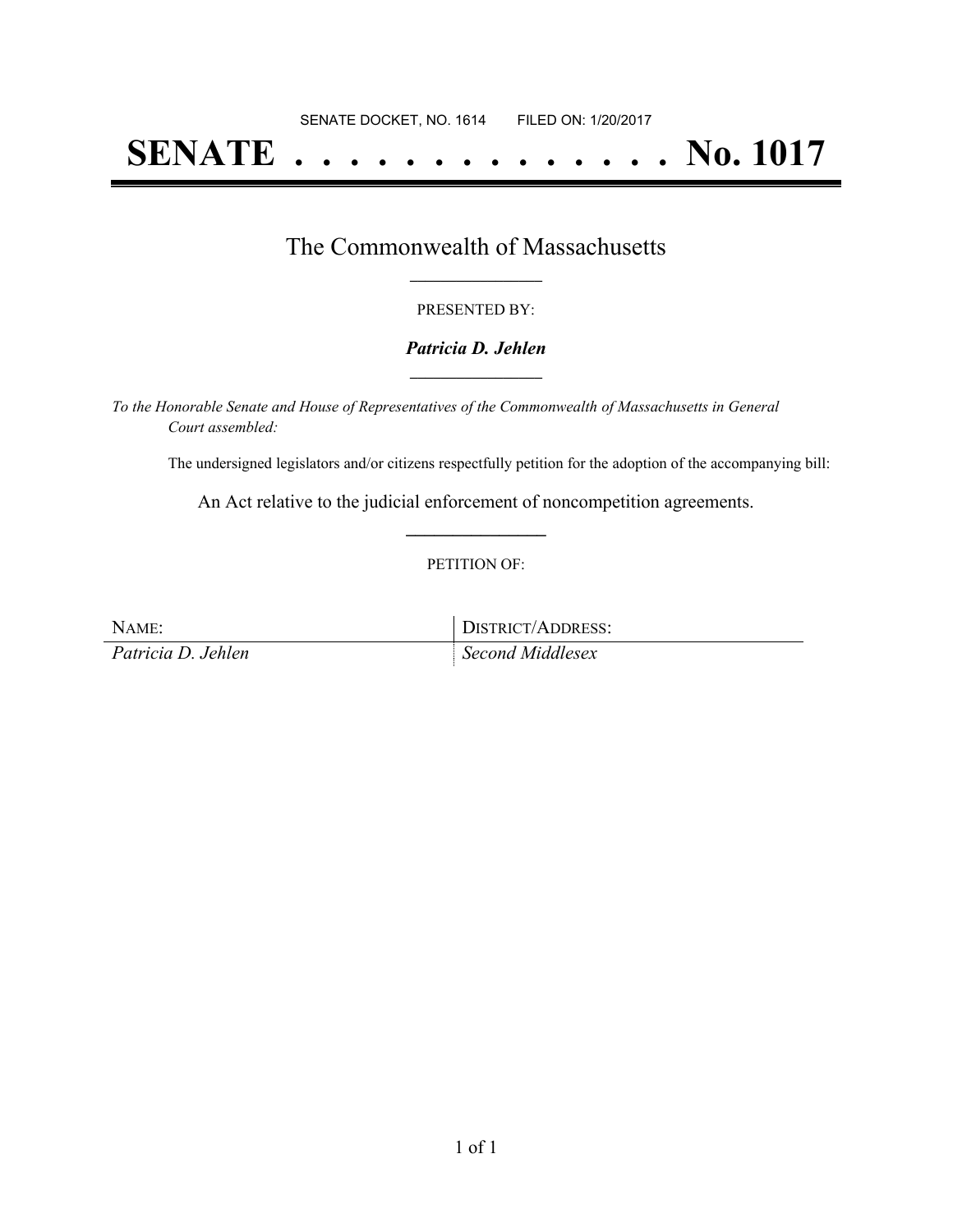#### SENATE DOCKET, NO. 1614 FILED ON: 1/20/2017

## **SENATE . . . . . . . . . . . . . . No. 1017**

By Ms. Jehlen, a petition (accompanied by bill, Senate, No. 1017) of Patricia D. Jehlen for legislation relative to the judicial enforcement of noncompetition agreements. Labor and Workforce Development.

### The Commonwealth of Massachusetts

**In the One Hundred and Ninetieth General Court (2017-2018) \_\_\_\_\_\_\_\_\_\_\_\_\_\_\_**

**\_\_\_\_\_\_\_\_\_\_\_\_\_\_\_**

An Act relative to the judicial enforcement of noncompetition agreements.

Be it enacted by the Senate and House of Representatives in General Court assembled, and by the authority *of the same, as follows:*

| 1  | SECTION 1. Sections 42 and 42A of chapter 93 of the General Laws are hereby                    |
|----|------------------------------------------------------------------------------------------------|
| 2  | repealed.                                                                                      |
| 3  | SECTION 2. The General Laws are hereby amended by inserting after chapter 93K the              |
| 4  | following chapter:-                                                                            |
| 5  | <b>CHAPTER 93L</b>                                                                             |
| 6  | UNIFORM TRADE SECRETS ACT                                                                      |
| 7  | Section 1. As used in this chapter, the following words shall have the following meanings      |
| 8  | unless the context clearly requires otherwise:                                                 |
| 9  | (1) "Improper means", includes, but is not limited to, theft, bribery, misrepresentation,      |
| 10 | unreasonable intrusion into private physical or electronic space or breach or inducement of a  |
| 11 | breach of a confidential relationship or other duty to limit acquisition, disclosure or use of |
|    | 1 of 12                                                                                        |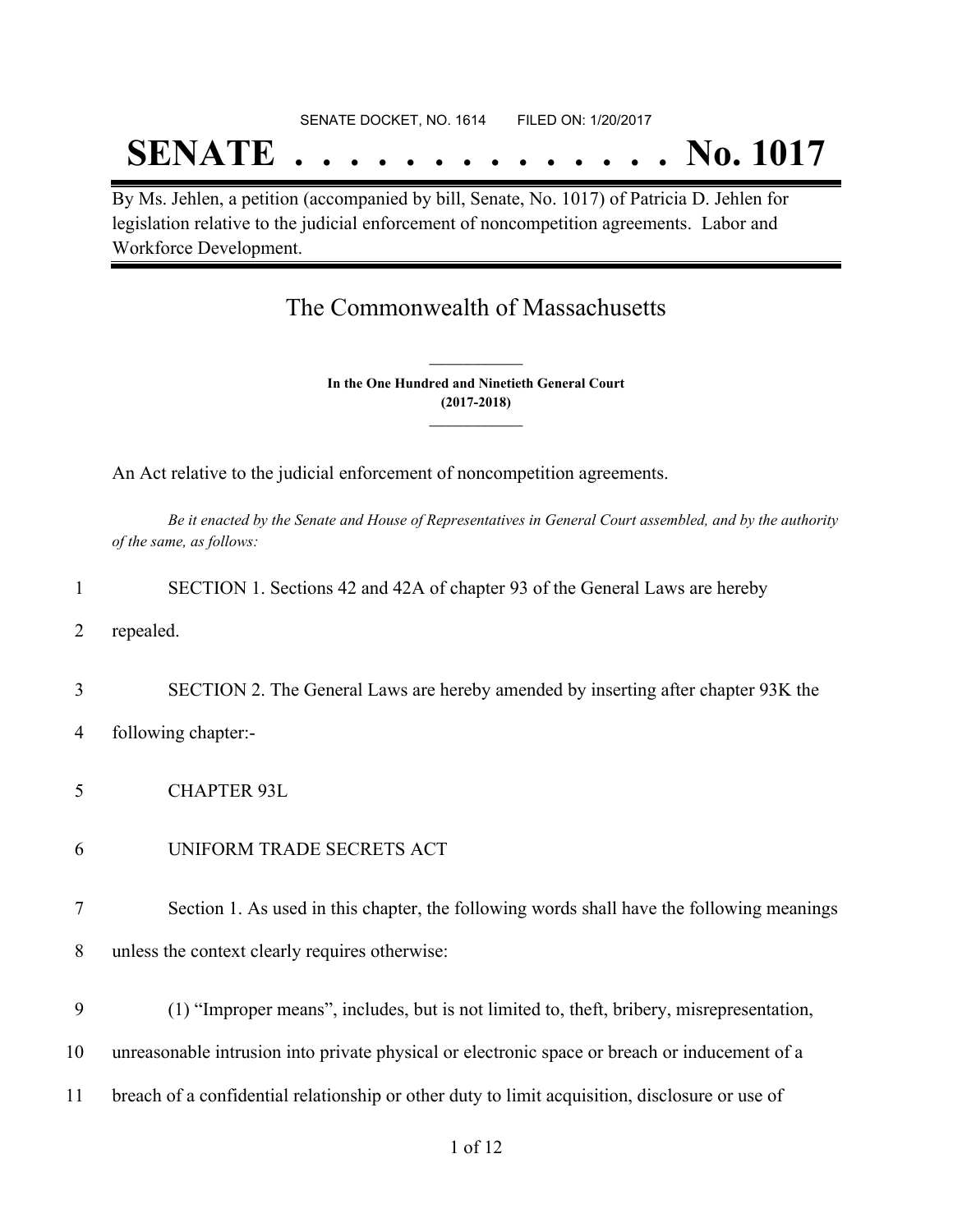information; provided, however, that "improper means" shall not include reverse engineering from properly accessed materials or information.

 (2) "Misappropriation", (i) an act of acquisition of a trade secret of another by a person who knows or who has reason to know that the trade secret was acquired by improper means; or (ii) an act of disclosure or of use of a trade secret of another without that person's express or implied consent by a person who: (A) used improper means to acquire knowledge of the trade secret; or(B) at the time of the actor's disclosure or use, knew or had reason to know that the actor's knowledge of the trade secret was: [I] derived from or through a person who had utilized improper means to acquire it; [II] acquired under circumstances giving rise to a duty to limit its acquisition, disclosure or use; or[III] derived from or through a person who owed a duty to the person seeking relief to limit its acquisition, disclosure or use; or (C) before a material change of the actor's position, knew or had reason to know that it was a trade secret and that the actor's knowledge of it had been acquired by accident, mistake or through another person's act described in clause (i) or subclause (A) or (B) of clause (ii).

 (3) "Person", a natural person, corporation, business trust, estate, trust, partnership, association, joint venture, government, governmental subdivision or agency or any other legal or commercial entity.

 (4) "Trade secret", specified or specifiable information, whether or not fixed in tangible form or embodied in any tangible thing, including, but not limited to, a formula, pattern, compilation, program, device, method, technique, process, business strategy, customer list, invention or scientific, technical, financial or customer data that, at the time of the alleged misappropriation: [i] provided economic advantage, actual or potential, from not being generally

of 12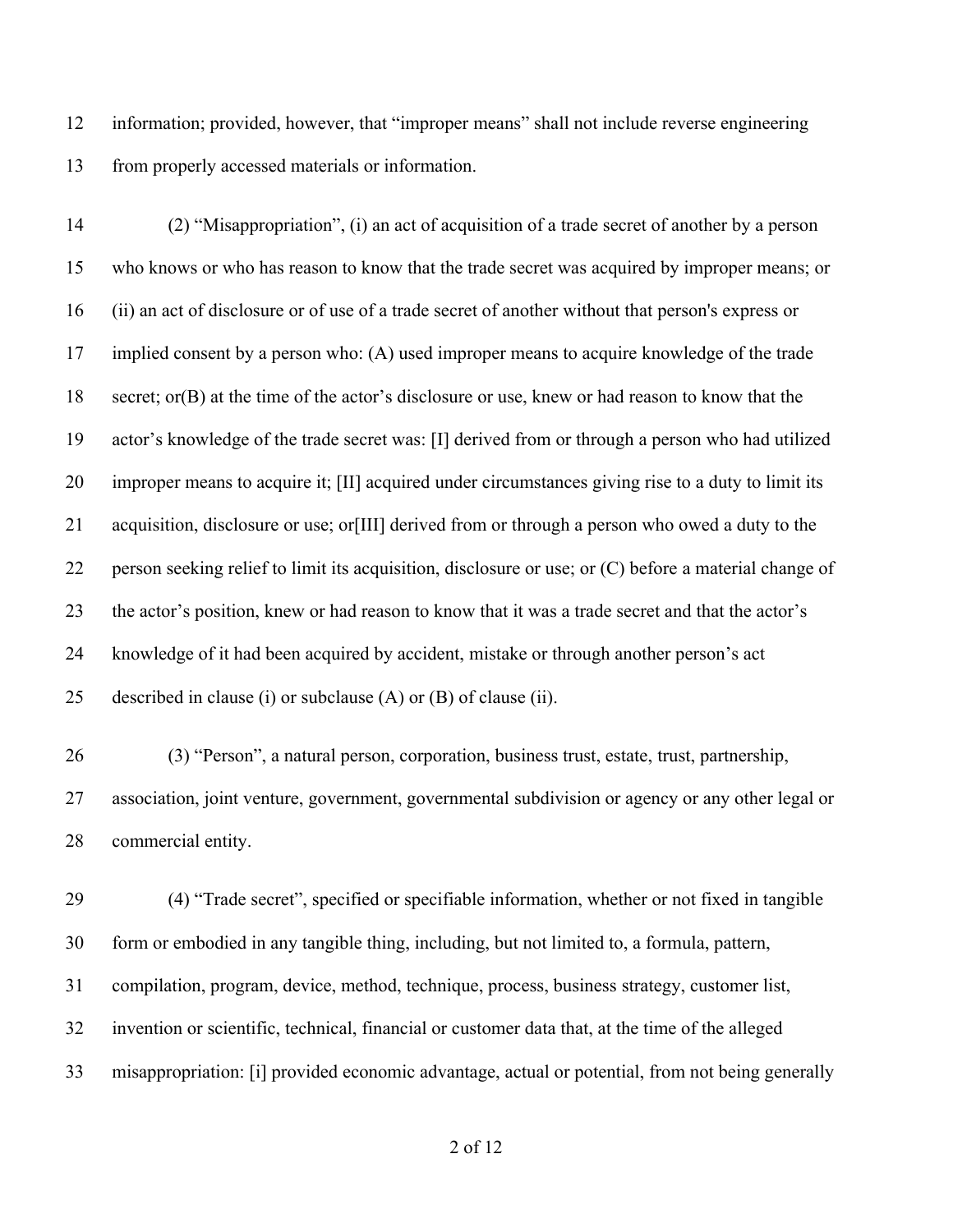known and not being readily ascertainable by proper means by others who might obtain economic advantage from its acquisition, disclosure or use; and [ii] was the subject of efforts that were reasonable under the circumstances, which may include reasonable notice to protect against it being acquired, disclosed or used without the consent of the person properly asserting rights therein or such person's predecessor in interest.

 Section 2. (a) Actual or threatened misappropriation may be enjoined upon principles of equity, including, but not limited to, consideration of prior party conduct and circumstances of potential use, upon a showing that information qualifying as a trade secret has been or is threatened to be misappropriated. Upon application to the court, an injunction shall be terminated when the trade secret has ceased to exist, but the injunction may be continued for an additional reasonable period of time in order to eliminate any economic advantage that otherwise would be derived from misappropriation.

 (b) In exceptional circumstances, an injunction may condition future use upon payment of a reasonable royalty for not longer than the period of time for which use could have been prohibited. Exceptional circumstances include, but are not limited to, a material and prejudicial change of position prior to acquiring knowledge or reason to know of misappropriation that renders a prohibitive injunction inequitable.

 (c) In appropriate circumstances, affirmative acts to protect a trade secret may be compelled by court order.

 Section 3. (a) Except to the extent that a material and prejudicial change of position prior to acquiring knowledge or reason to know of misappropriation renders a monetary recovery inequitable, a complainant is entitled to recover damages for misappropriation of information

of 12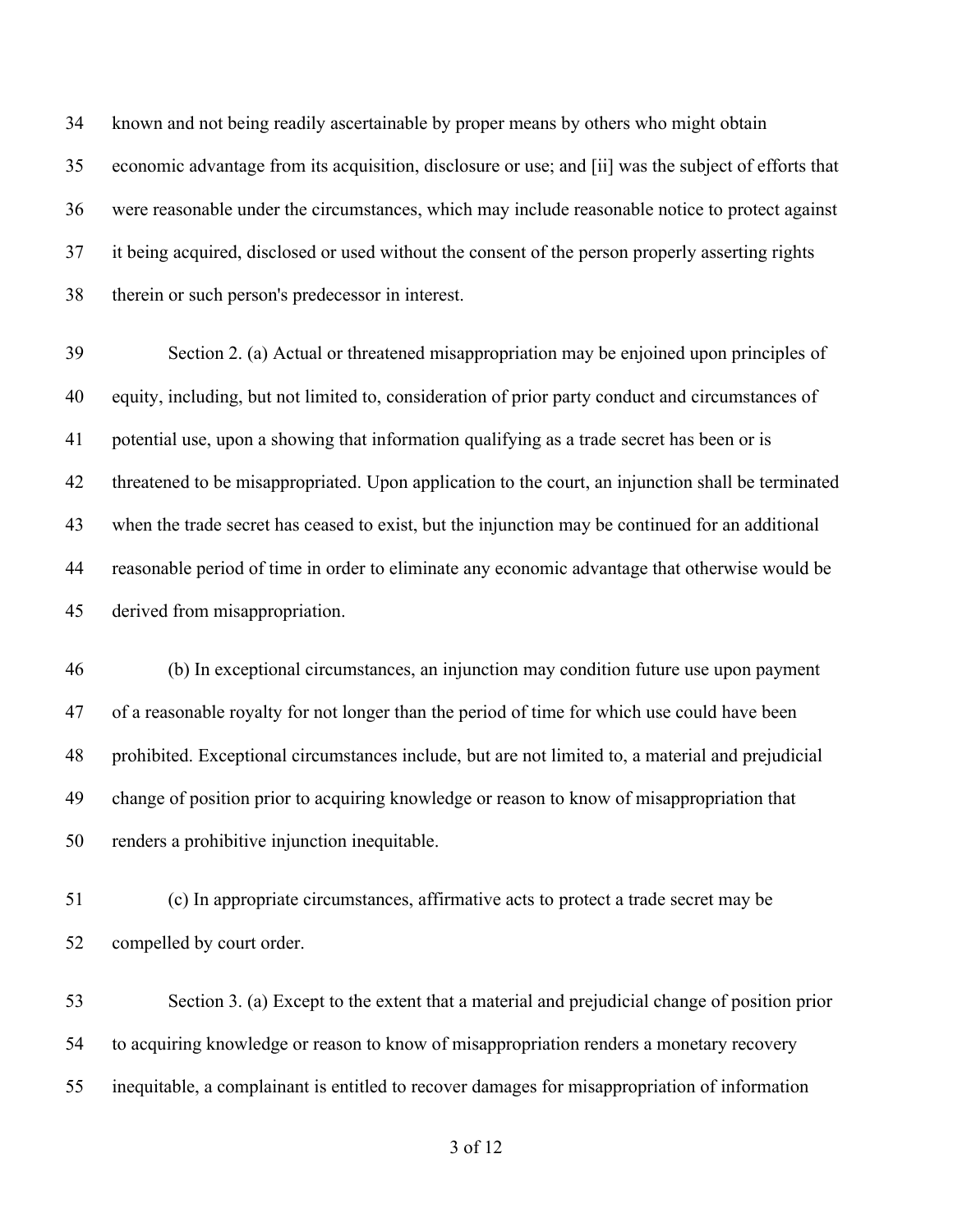qualifying as a trade secret. Damages can include both the actual loss caused by misappropriation and the unjust enrichment caused by misappropriation that is not taken into account in computing actual loss. In lieu of damages measured by any other methods, the damages caused by misappropriation may be measured by the imposition of liability for a reasonable royalty for a misappropriator's unauthorized disclosure or use of a trade secret.

 (b) If willful and malicious misappropriation exists, the court may award exemplary damages in an amount not exceeding twice the amount of an award made under subsection (a).

 Section 4. The court may award reasonable attorneys' fees and costs to the prevailing party if: (i) a claim of misappropriation is made or defended in bad faith; (ii) a motion to enter or to terminate an injunction is made or resisted in bad faith; or (iii) willful and malicious misappropriation exists. In considering an award of reasonable attorneys' fees, the court may take into account the claimant's specification of trade secrets and the proof that the alleged trade secrets were misappropriated.

 Section 5. (a) In an action under this chapter, a court shall preserve the secrecy of an alleged trade secret by reasonable means, which may include granting protective orders in connection with discovery proceedings, holding in-camera hearings, sealing the records of the action and ordering any person involved in the litigation not to disclose an alleged trade secret without prior court approval.

 (b) In an action under this chapter, in alleging trade secrets misappropriation a party shall state with reasonable particularity the circumstances thereof, including the nature of the trade secrets and the basis for their protection. Before commencing discovery relating to an alleged trade secret, the party alleging misappropriation shall identify the trade secret with sufficient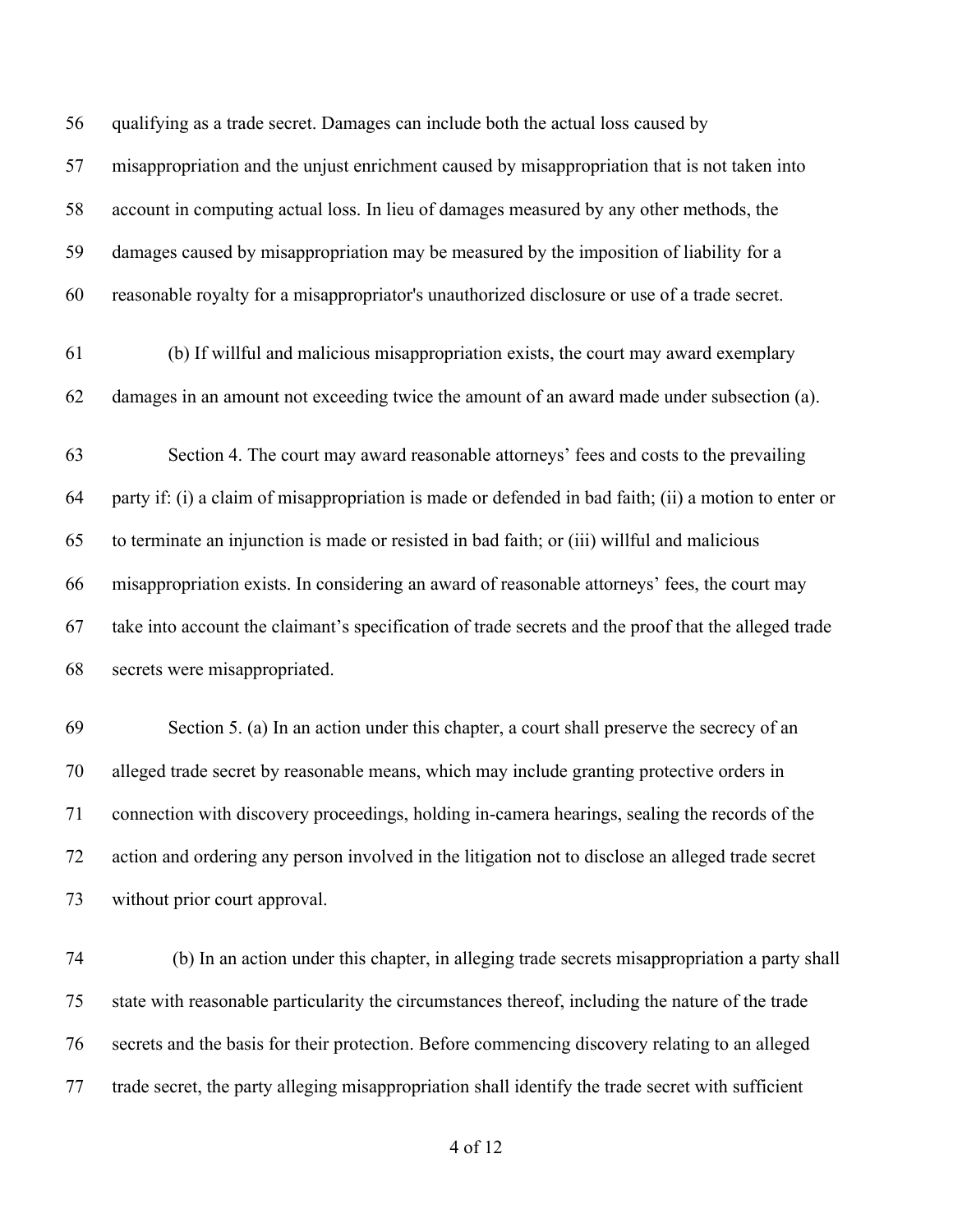particularity under the circumstances of the case to allow the court to determine the appropriate parameters of discovery and to enable reasonably other parties to prepare their defense.

 Section 6. An action for misappropriation shall be brought within 3 years after the misappropriation is discovered or, by the exercise of reasonable diligence should have been discovered. For the purposes of this chapter, a continuing disclosure or use constitutes a single claim.

 Section 7. (a) Except as provided in subsection (b), this chapter shall supersede any conflicting laws providing civil remedies for the misappropriation of a trade secret.

 (b) This chapter shall not affect: (1) contractual remedies, provided that, to the extent such remedies are based on an interest in the economic advantage of information claimed to be confidential, that confidentiality shall be determined according to the definition of trade secret in subsection (4) of section 1 , where the terms and circumstances of the underlying contract shall be considered in such determination; (2) remedies based on submissions to governmental units; (3) other civil remedies to the extent that those remedies are not based upon misappropriation of a trade secret; or (4) criminal remedies, whether or not based upon misappropriation of a trade secret.

 Section 8. This chapter shall be applied and construed to effectuate its general purpose to make uniform the law with respect to the subject of this chapter among states enacting it.

 Section 9. This chapter shall be known and may be cited as the Uniform Trade Secrets Act.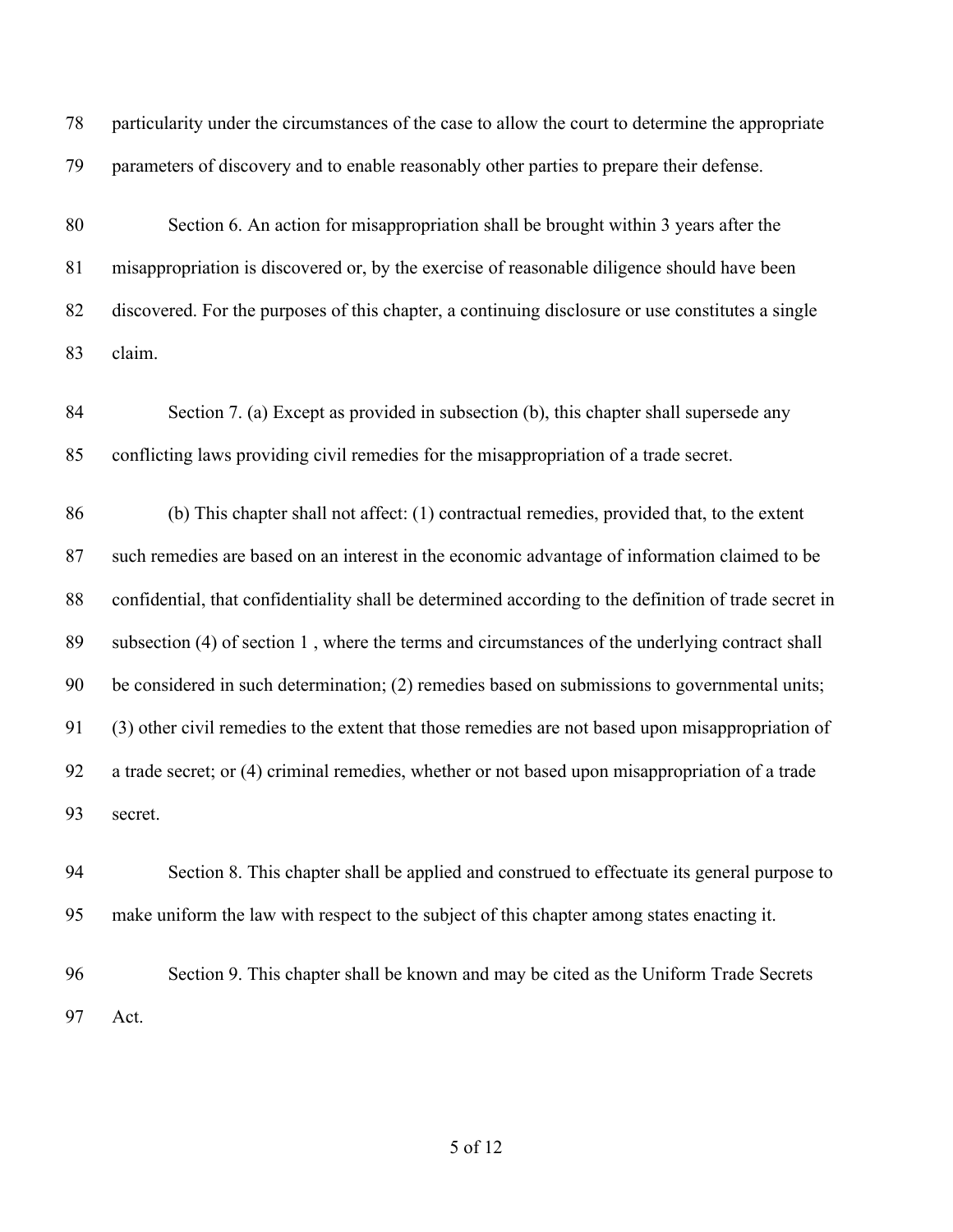| -98 | SECTION 3. Chapter 149 of the General Laws is hereby amended by inserting after |
|-----|---------------------------------------------------------------------------------|
| 99  | section 24K the following section:-                                             |

 Section 24L. (a) As used in this section, the following words shall have the following meanings unless the context clearly requires otherwise:

 "Business entity", any person or group of people performing or engaging in an activity, enterprise, profession or occupation for gain, benefit, advantage or livelihood, whether for-profit or not-for-profit including, but not limited to, corporations, limited liability companies, limited partnerships or limited liability partnerships.

"Employee", an individual who is considered an employee under section 148B.

 "Forfeiture agreement", an agreement that imposes adverse financial consequences on a former employee as a result of the termination of an employment relationship, regardless of whether the employee engages in competitive activities following termination of the employment relationship; provided, however, that "forfeiture agreements" do not include forfeiture for competition agreements.

 "Forfeiture for competition agreement", an agreement that by its terms or through the manner in which it is enforced imposes adverse financial consequences on a former employee as a result of the termination of an employment relationship if the employee engages in competitive activities.

 "Garden leave clause", a provision within a noncompetition agreement by which an employer agrees to pay the employee during the restricted period.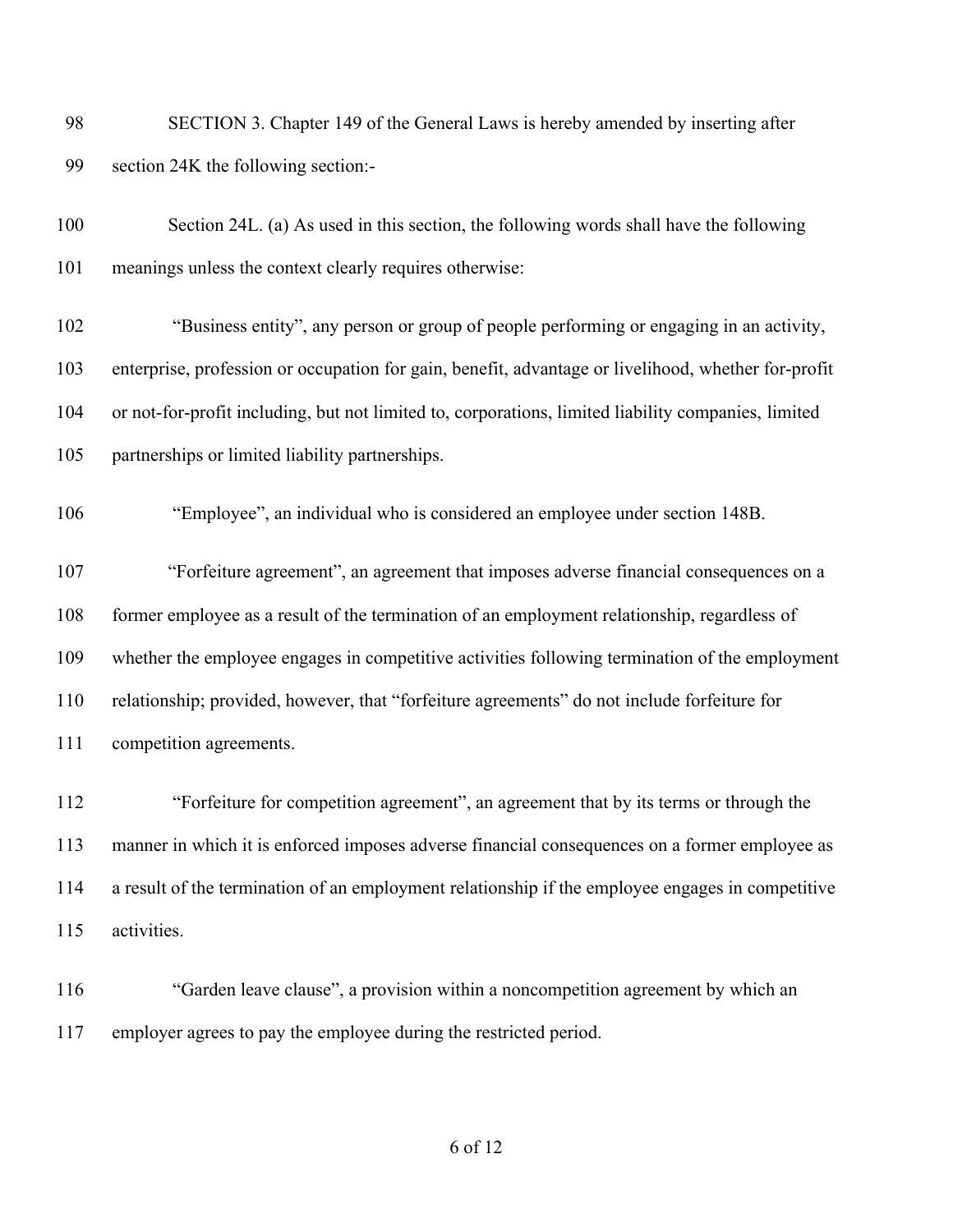"Noncompetition agreement", an agreement between an employer and an employee arising out of an existing or anticipated employment relationship, under which the employee or expected employee agrees not to engage in certain specified activities competitive with the employee's employer after the employment relationship has ended; provided, however, that "noncompetition agreements" shall include forfeiture for competition agreements, but shall not include: (i) covenants not to solicit or hire employees of the employer; (ii) covenants not to solicit or transact business with customers, clients or vendors of the employer; (iii) noncompetition agreements made in connection with the sale of a business entity or substantially all of the operating assets of a business entity or partnership, or otherwise disposing of the ownership interest of a business entity or partnership, or division or subsidiary thereof, when the 128 party restricted by the noncompetition agreement is a significant owner of or member or partner in the business entity who will receive significant consideration or benefit from the sale or disposal of the business entity; (iv) noncompetition agreements outside of an employment relationship; (v) forfeiture agreements; (vi) nondisclosure or confidentiality agreements; (vii) invention assignment agreements; (viii) garden leave clauses; (ix) noncompetition agreements made in connection with the termination of or separation from employment if the employee is expressly given 7 business days to rescind acceptance; or (x) agreements by which an employee agrees to not reapply for employment to the same employer after termination of the employee.

- "Restricted period", the period of time after the date of termination of employment during which an employee is restricted from engaging in activities competitive with the employee's former employer by a noncompetition agreement.
- (b) (1) To be valid and enforceable, a noncompetition agreement shall meet the requirements of this subsection.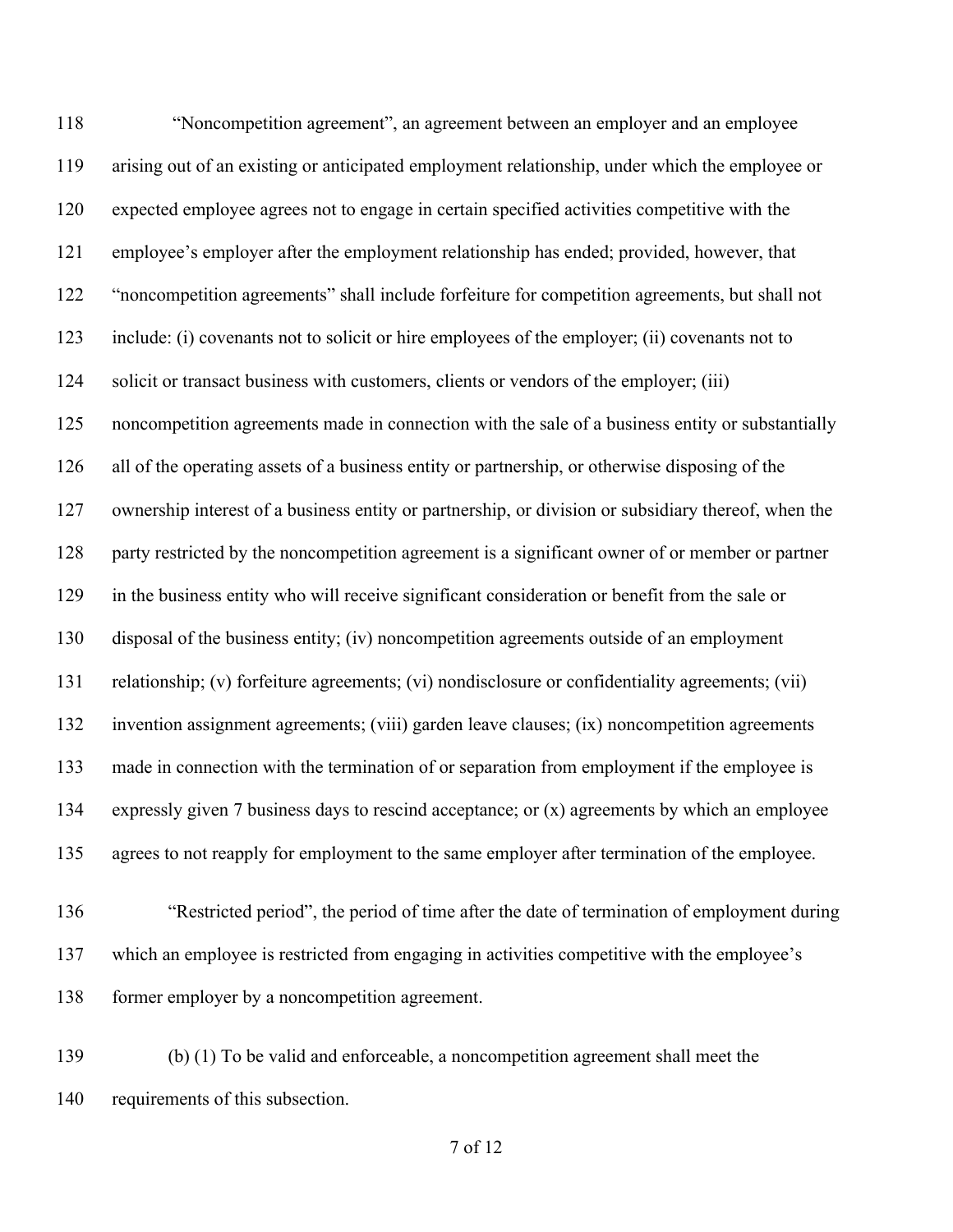(2) If the noncompetition agreement is entered into in connection with the commencement of employment, it shall be in writing and signed by the employer and employee and shall expressly state that the employee has the right to consult with counsel prior to signing. The agreement shall be provided to the employee by the earlier of a formal offer of employment 145 or 10 business days before the commencement of the employee's employment.

 (3) If the noncompetition agreement is entered into after commencement of employment, but not in connection with a separation from employment, it shall be supported by fair and reasonable consideration independent from the continuation of employment and notice of the noncompetition agreement shall be provided at least 10 business days before the agreement is to be effective. The noncompetition agreement shall be in writing and signed by the employer and employee and expressly state that the employee has the right to consult with counsel prior to signing.

 (4) To remain valid and enforceable, the employer shall review a noncompetition agreement with the employee not less than once every 5 years.

 (5) The noncompetition agreement shall not be broader than necessary to protect 1 or more of the following legitimate business interests of the employer: (i) the employer's trade secrets, as defined in section 1 of chapter 93L; (ii) the employer's confidential information that would not otherwise qualify as a trade secret; or (iii) the employer's goodwill. A noncompetition agreement may be presumed necessary where a legitimate business interest cannot be adequately protected through an alternative restrictive covenant including, but not limited to, a non-solicitation agreement, a non-disclosure agreement or a confidentiality agreement.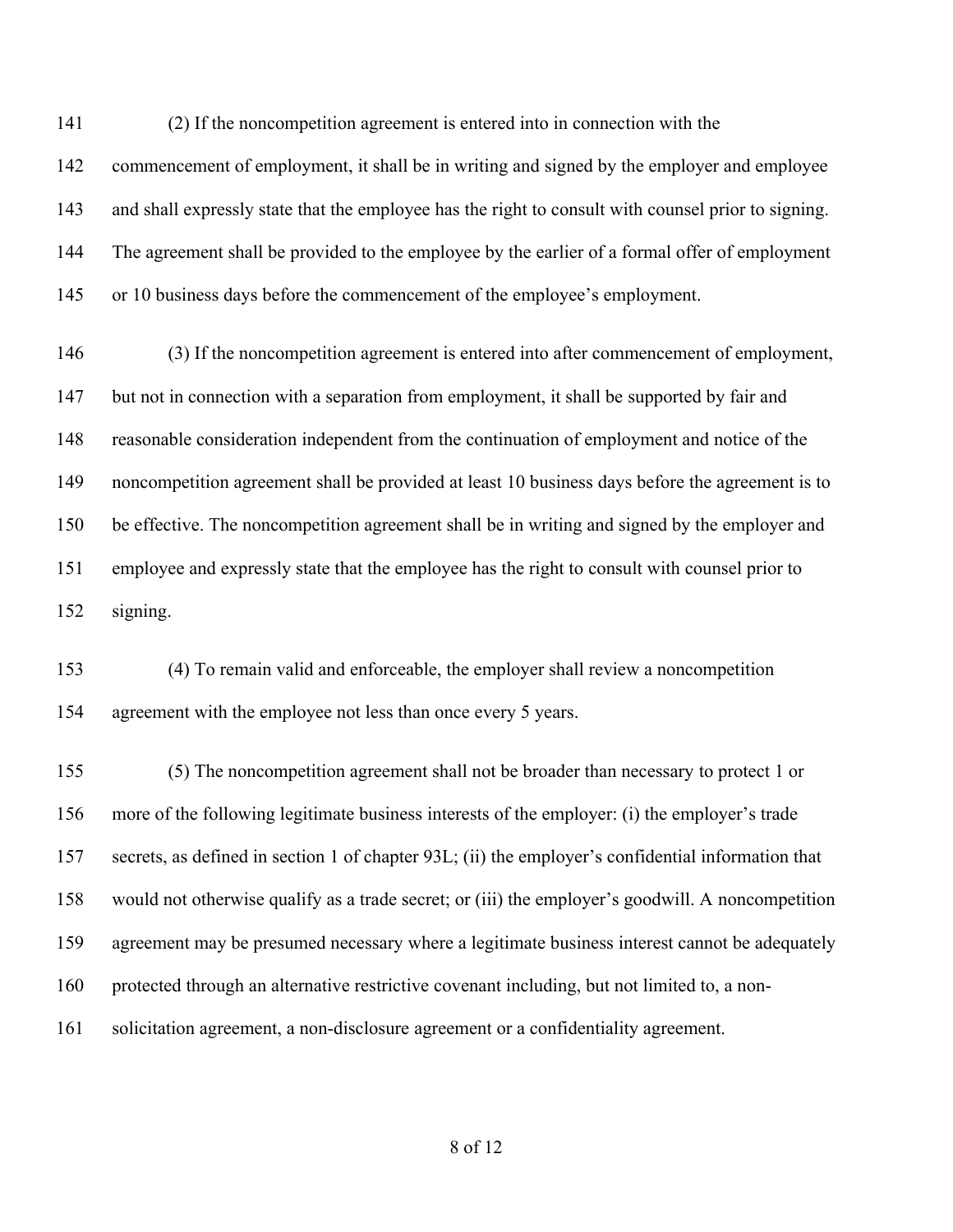(6) The restricted period shall not be more than 3 months from the date of termination of employment, unless the employee has breached a fiduciary duty to the employer or the employee has unlawfully taken, physically or electronically, property belonging to the employer, in which case the duration shall not be more than 2 years from the date of termination of employment.

 (7) The noncompetition agreement shall be reasonable in geographic reach in relation to the interests protected. A geographic reach that is limited to the geographic areas in which the employee provided services or had a material presence or influence during the last 2 years of employment is presumptively reasonable.

 (8) The noncompetition agreement shall be reasonable in the scope of proscribed activities in relation to the interests protected. A restriction on activities that protects a legitimate business interest and is limited to the specific types of services provided by the employee during the last 2 years of employment is presumptively reasonable.

 (9) Not later than 10 days after the termination of an employment relationship, the employer shall notify the employee in writing of the employer's intent to enforce the noncompetition agreement. If the employer fails to provide such notice, the noncompetition 177 agreement shall be void. This paragraph shall not apply if the employee has breached a fiduciary duty to the employer or the employee has unlawfully taken, physically or electronically, property belonging to the employer.

 (10) The noncompetition agreement shall be supported by a garden leave clause or other mutually-agreed upon consideration between the employer and the employee which shall be equal to or greater than 100 per cent of the employee's highest annualized earnings paid by the employer within the 2 years preceding the employee's termination and is negotiated during the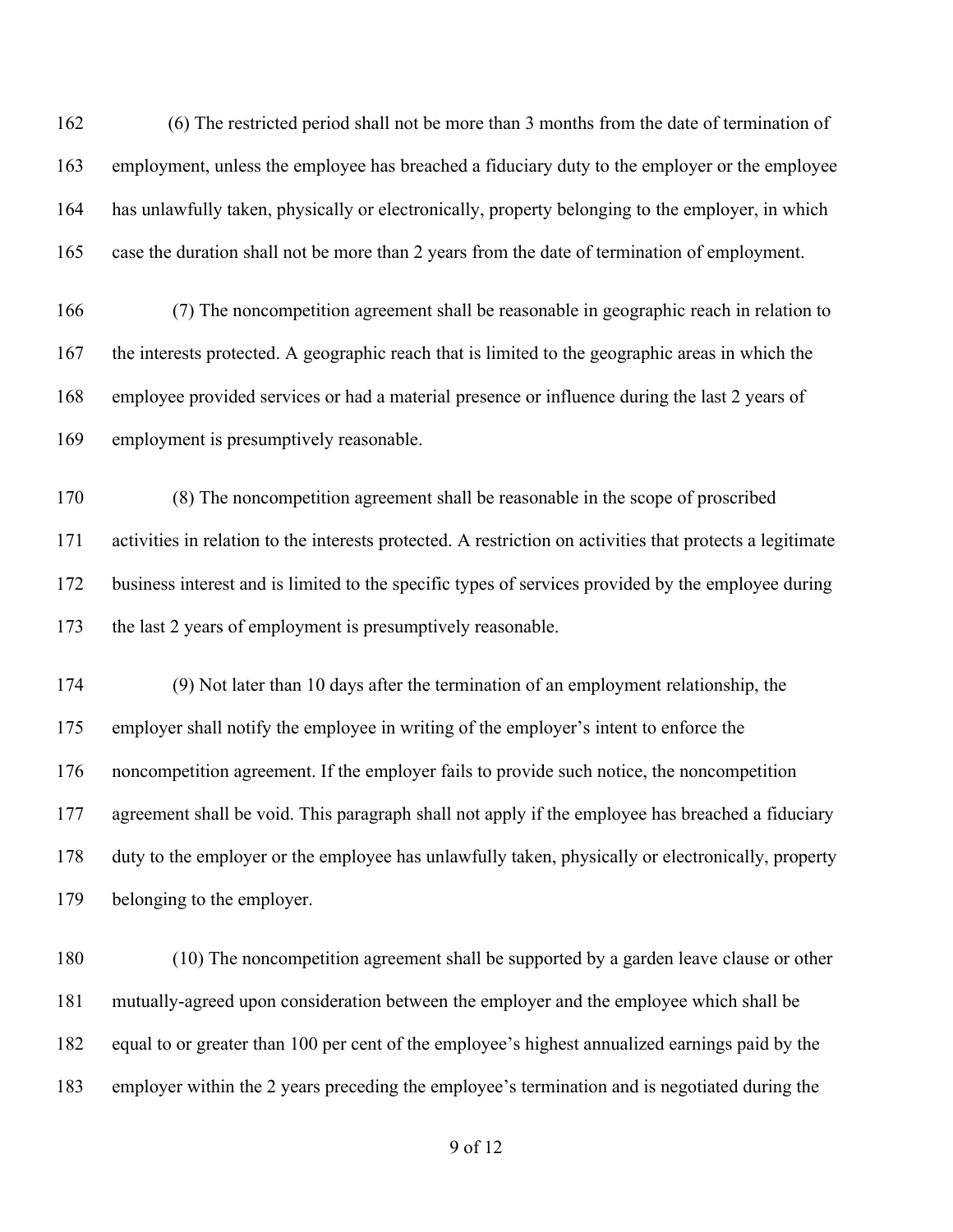30-day period immediately following the termination of employment. If the employer and employee fail to reach an agreement for other consideration within that 30-day period, the garden leave clause shall become effective. To constitute a garden leave clause under this section, the noncompetition agreement shall: (i) provide for the payment, consistent with the requirements 188 for the payment of wages, under section 148, of 100 per cent of the employee's highest annualized earnings paid by the employer within the 2 years preceding the employee's termination; and (ii) not permit an employer to unilaterally discontinue or otherwise fail or refuse to make the payments except in the event of a breach by the employee; provided, however, if the restricted period has been increased beyond 3 months as a result of the employee's breach of a fiduciary duty to the employer or the employee has unlawfully taken, physically or electronically, property belonging to the employer, the employer shall not be required to provide payments to the employee during the extension of the restricted period.

(11) The agreement shall be consistent with public policy.

 (c) A noncompetition agreement shall not be enforceable against the following types of workers: (i) an employee who is classified as nonexempt under the Fair Labor Standards Act, 29 U.S.C. 201et. seq.; (ii) undergraduate or graduate students that partake in an internship or otherwise enter into a short-term employment relationship with an employer, whether paid or unpaid, while enrolled in a full-time or part-time undergraduate or graduate educational institution; (iii) employees that have been terminated without cause or laid off; (iv) employees not more than 18 years of age; (v) an employee whose average weekly earnings, calculated by dividing the employee's earnings during the period of 12 calendar months immediately preceding the date of termination of employment by 52, or such number of weeks that the employee was actually paid during that 52 week period, are less than 2 times the average weekly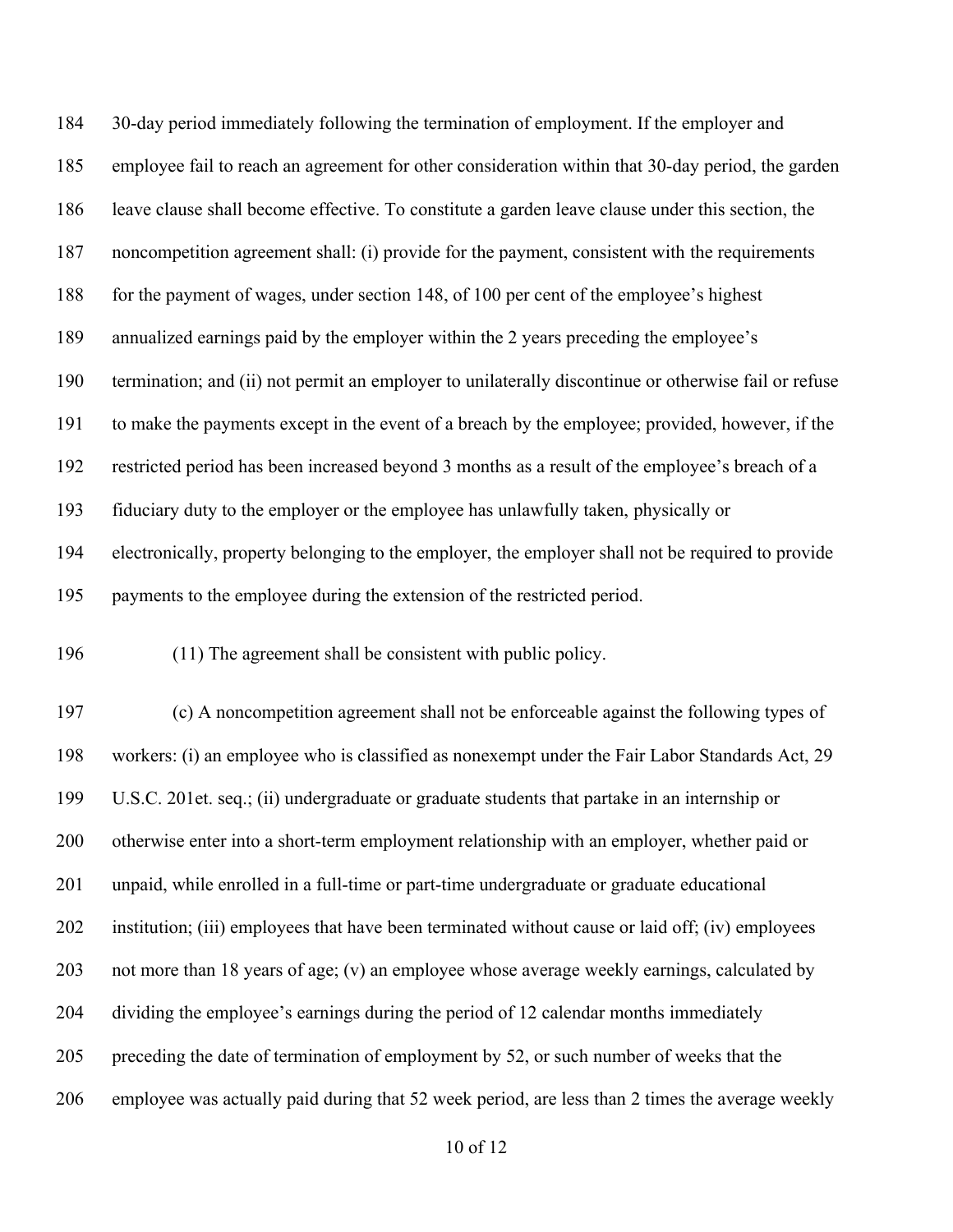wage in the commonwealth as determined pursuant to subsection (a) of section 29 of chapter 151A; or (vi) independent contractors under section 148B.

 (d) This section shall not render the remainder of the contract or agreement containing the unenforceable noncompetition agreement void or unenforceable and it shall not preclude the imposition of a noncompetition restriction by a court, whether through preliminary or permanent injunctive relief or otherwise, as a remedy for a breach of another agreement or a statutory or common law duty.

 (e) A court shall not reform or otherwise revise a noncompetition agreement so as to render it valid and enforceable to the extent necessary to protect the applicable legitimate business interests. A court shall not invoke the doctrine of inevitable disclosure to extend an expired noncompetition agreement or otherwise render enforceable a noncompetition agreement that fails to satisfy the requirements of paragraphs (2) to (11), inclusive, of subsection (c).

 (f) A contractual provision that penalizes an employee for defending against or challenging the validity or enforceability of the noncompetition agreement is void. The substantive, procedural and remedial rights provided to the employee in this section shall not be 222 subject to advance waiver.

 (g) A choice of law provision that would have the effect of avoiding the requirements of this section shall not be enforceable if the employee is a resident of or employed in the commonwealth at the time of the termination of employment and has been for at least 30 days immediately preceding the employee's termination of employment.

 (h) All civil actions relating to noncompetition agreements subject to this section shall be brought in the county where the employee resides or, if mutually agreed upon by the employer